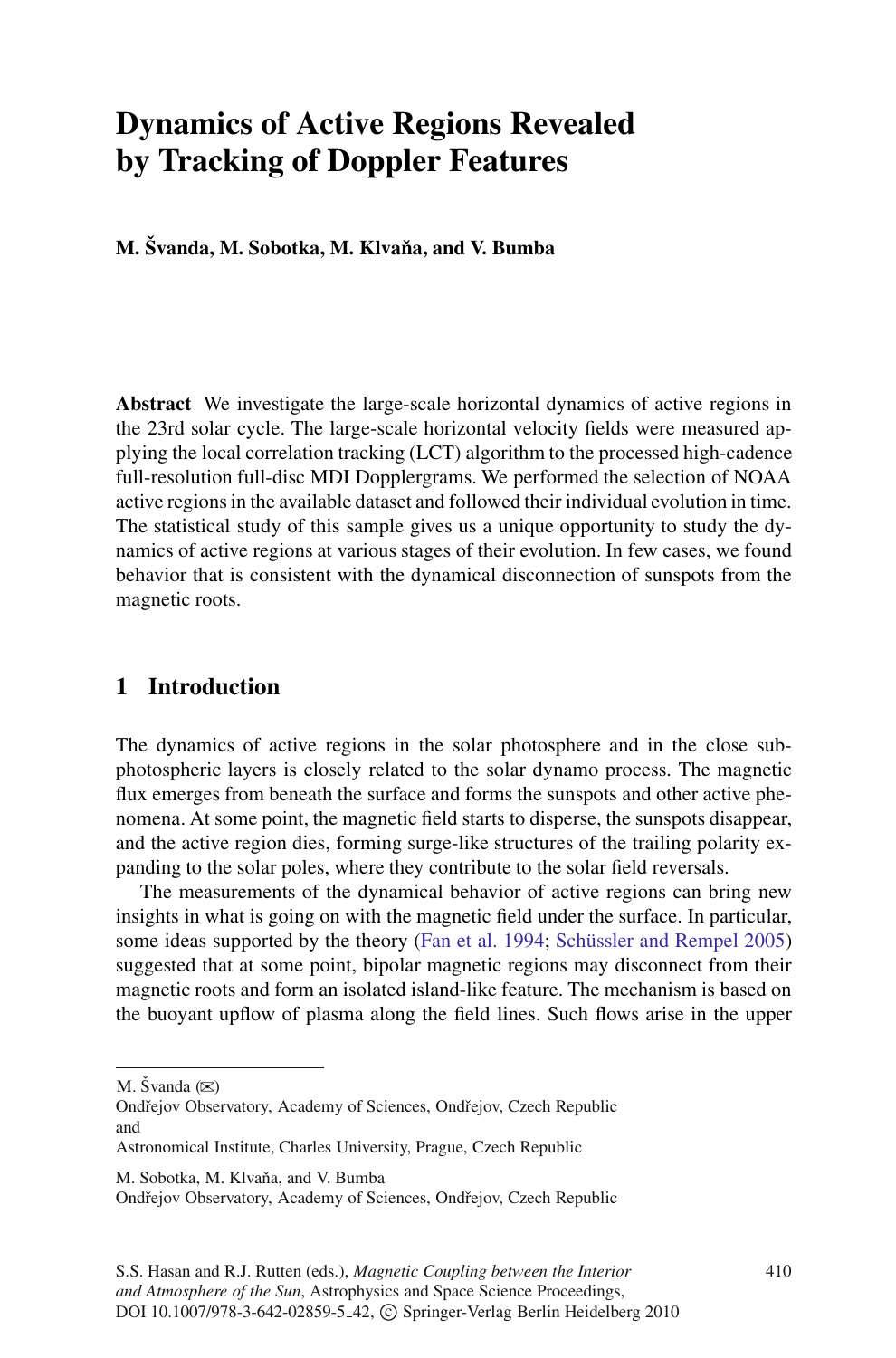part of a rising flux loop during the final phases of its buoyant ascent towards the surface. The combination of the pressure build-up by the upflow and the cooling of the upper layers of an emerged flux tube by radiative losses at the surface leads to a progressive weakening of the magnetic field in several mega-meter depth. When the field strength has become sufficiently low, convective motions ablate the flux tube into thin, passively advected flux fragments, thus providing a dynamical disconnection of the emerged part from its parent magnetic structure. This instant should be observed as the change in the dynamical regime, because the floating island does not reflect the deep dynamics anymore. In this contribution, we investigate this issue in a more detail.

## **2 The Data and Method**

In recent papers (e.g., Švanda et al.  $2006$ ), we introduced a method to measure the large-scale dynamics in the solar photosphere. It is based on tracking supergranular structures in full-disk Dopplergrams. Its application allows us to compute 24-h averaged horizontal flow fields with a resolution of 60" at a noise level of  $15 \text{ m s}^{-1}$ . In the magnetized regions, this method makes it possible to measure the apparent motion of supergranular-scale magnetic features.

In our set of 1,004 flow maps, we identified 564 active regions, of which 522 were observed in more than one flow map and 194 emerged less than 60° from the central meridian. From this sub-set we selected 69 bipolar regions that survived at least 4 days within central meridian distance less than  $60^\circ$ . This drastic reduction of the sample was necessary to avoid any possible bias.

For each active region in the sample, we computed the large-scale flow field in the area, the average rotation speed, the magnetic field area (with threshold of 100 G), and the mean magnetic field intensities in both leading and trailing polarities, sampled per 12 h. We investigated the change in the dynamics that may be connected to the effect of disconnection from the magnetic roots. The expected change should display sudden deceleration because the radial gradient of the mean rotation is negative in nearby subphotospheric layers.

### **3 Results and Conclusions**

We found that 75% of the active regions in the selected sample show the characteristic change in dynamics. These active regions display a sudden decrease in their proper rotation rate, typically within 3 days after their emergence. Dynamical disconnection from their magnetic roots is a natural explanation for this behavior. Our study suggests that this phenomenon is quite common among bipolar active regions.

We observe a systematic phase shift between the time of the dynamical regime change and the time of the maximum in the area. We interpret this as the time during